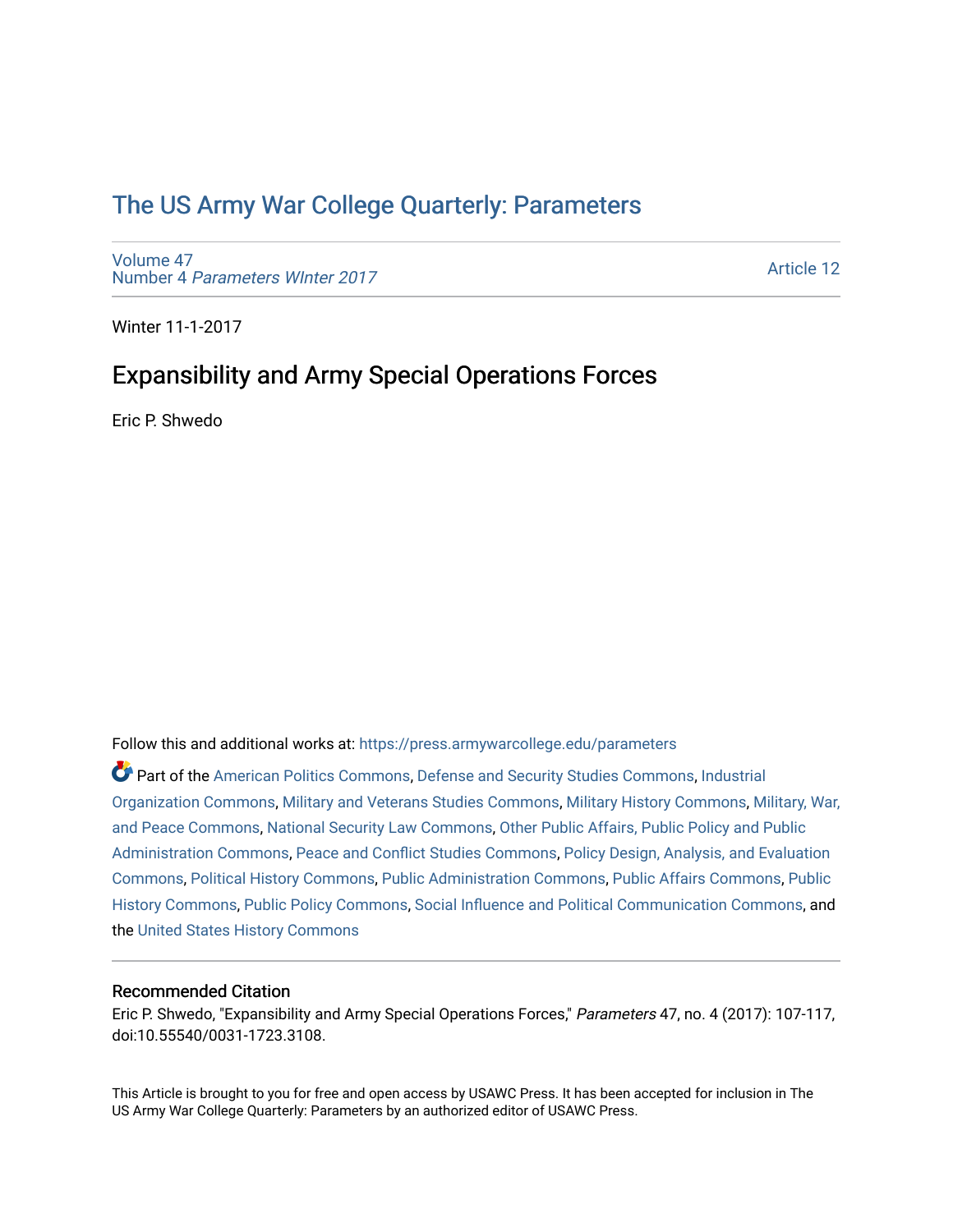# Expansibility and Army Special Operations Forces

## Eric P. Shwedo

ABSTRACT: This article examines how Army Special Operations might prepare to expand in the event of a major war by resolving impediments to growth, improving recall procedures, and developing plans to expand training capacities.

Ithough the US Army Special Operations Command maintains education and training programs to ensure soldiers have the skills to be successful in any environment, it currently lacks the scale needed to fight a major war. Over the past 15 years, the US military has focused on counterinsurgency and stability operations. Accordingly, there has been less preparation and training for major combat operations against a peer or near-peer competitor. Even though the nature and intensity of a major war will determine how much risk can be assumed, recommendations for developing special operations capacities can be flexible and scalable so situations can be met with appropriate responses. Moreover, several factors preclude assuming the doubling of the Army, introduced in previous articles in this series, would equate to doubling Army special operations forces (SOF).

Even so, enlarging SOF in the face of a major war will require significant adjustments by each of its regiments. These forces may accept risk by reducing steady-state and shaping activities. Theaters' special operations commands can assess where the presence of special operations forces can be reduced and the risk associated with those decisions.

set proper parameters when planning to accelerate the training pipelines: COL Eric P. Shwedo Although the rapid growth of the Army will proportionately expand the recruiting pool for SOF, maintaining the unique capability of this force requires little compromise in core skills or the SOF Truths. These truths provide a foundation for constructing the special operations force; without them, there is nothing unique about SOF. These values will help

- Humans are more important than hardware.
- Quality is better than quantity.
- Special operations forces cannot be mass produced.
- Competent special operations forces cannot be created after Special Operations emergencies occur.
- Most special operations require non-SOF assistance.

Maintaining the viability of these truths while increasing the Defense for Legislative size of special operations units in the face of an existential threat is a  $\frac{\text{ATrats (SOLIC)}}{\text{Army John F. Kennedy}}$ daunting task. Even so, some mitigating actions can ensure the SOF Special Warfare Truths guide the expansion process. If there is a major war, there will Center and School, be two overarching concerns guiding changes to training: the Special Forces Command.

serves as the executive officer for the Deputy Under Secretary of the Army. Commissioned in 1992, Shwedo has served in the 3rd Special Forces Group, Command-Central, US Special Operations Command, the Office of the Secretary of Affairs (SOLIC), US and US Army Special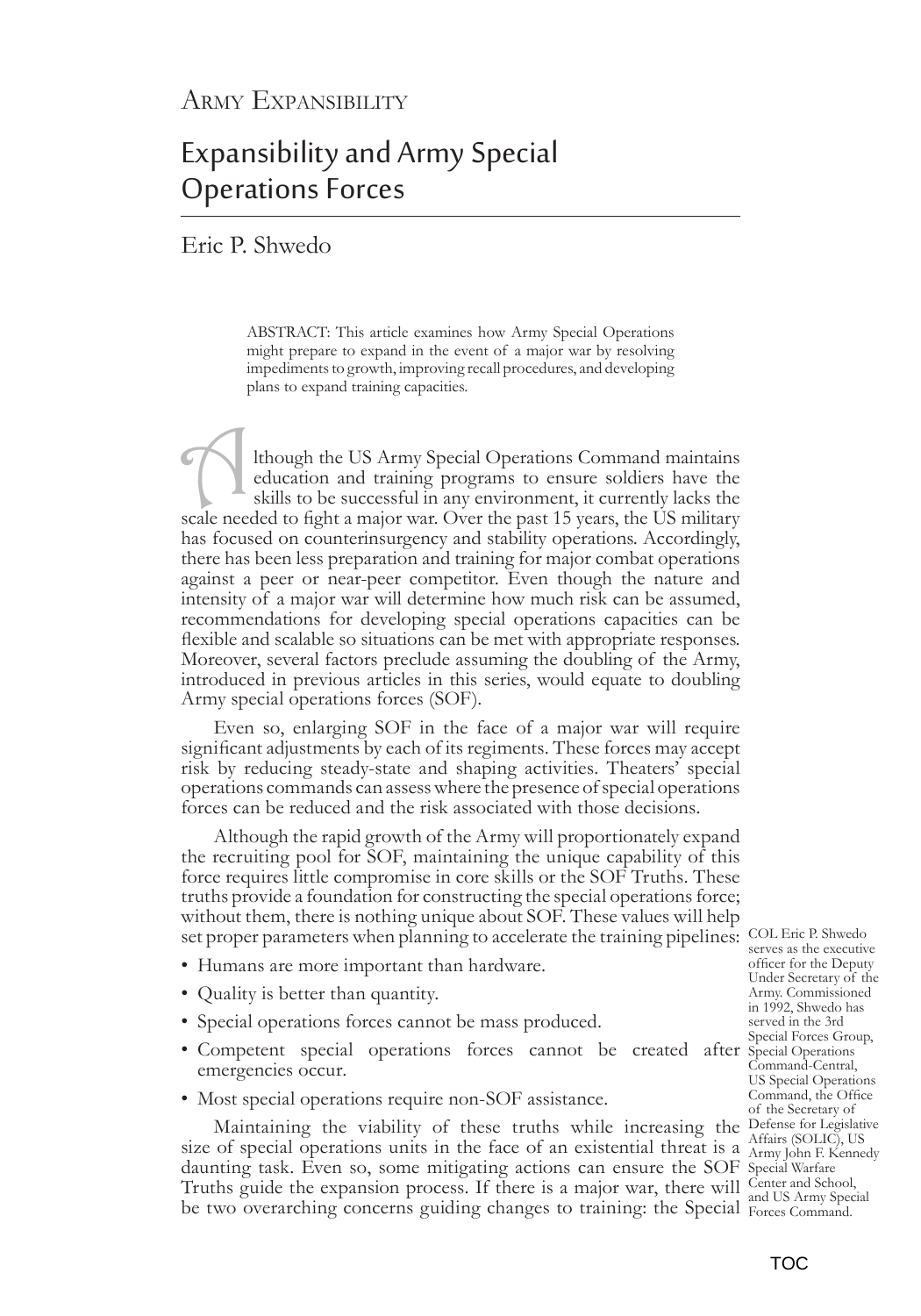Operations capability actually required to defeat the threat and the risk associated with any changes.

#### **The Key to Success**

The concepts, growth patterns, and training proposals provided in this article, and previously expressed by several members of the US Army Special Operations Command (USASOC), are only ideas on which forecasting can begin. The emphasis going forward should be on planning. When discussing planning the Army's future, Chief of Staff General Mark A. Milley quoted British historian Michael Howard in saying "you don't have to get it right, you just have to be less wrong than your enemy."1 Today's planning should increase the Army's chances of being "less wrong."

#### **Special Forces**

Selecting the right person for special operations has always been a trademark of the force. During World War II, William J. "Wild Bill" Donovan established the Office of Strategic Services, which was a precursor to today's Special Forces.<sup>2</sup> He took a novel approach to recruitment because he wanted only the best operators, regardless of their demographics. Because Donovan did not limit the recruiting pool, fully one-third of all Office of Strategic Services personnel came directly into the organization from the civilian world.<sup>3</sup> During the 1950s, special forces heavily recruited eastern European immigrants to fill its ranks to train partisan fighters in the event of an invasion by the Soviet Union into western Europe.<sup>4</sup> In a major war, the United States would likely call upon today's special forces to conduct similar types of operations.

Although Special Forces are proficient in several missions, their expertise in unconventional warfare will set them apart in a major war. With an area of operations that could extend from the Baltics to Vietnam, unconventional warfare will be a force multiplier that can "buy down risk" as the United States enlarges the conventional force.<sup>5</sup> During this time, special forces will also need to be expanded quickly. Previous models for increasing the number of special forces operators will assist planners to some degree, but growth for a contemporary major war will be exceptional in many ways.

From 2008 to 2012, special forces grew by one battalion per year. The growth of the 4th Battalion was the first major increase in the force since 3rd Special Forces Group was reactivated in 1990.<sup>6</sup> Today's active duty Special Forces group consists of three line battalions, one

<sup>1</sup>GEN Mark A. Milley, "Changing Nature of War Won't Change Our Purpose," US Army, October 4, 2016, https://www.army.mil/article/175469/changing\_nature\_of\_war\_wont\_change \_our\_purpose.

<sup>2     &</sup>quot;Office of Strategic Services: The OSS Primer—The Beginning," US Army Special Operations Command, December 28, 2016, http://www.soc.mil/OSS/the-beginning.html.

<sup>3</sup>Giles Raymond DeMourot, "A New Center for Global Engagement: A Revamped CVE Effort Engenders Skepticism," LinkedIn, January 8, 2016, https://www.linkedin.com/pulse /new-center-global-engagement-revamped-cve-effort-raymond-demourot.

<sup>4        &</sup>quot;10th SFG (A) History," USASOC, December 16, 2016, http://www.soc.mil/USASFC/ Groups/10th/history.html.

<sup>5</sup> Robert Warburg (USASOC G9 office), interview by author, December 7, 2016.

<sup>6 
&</sup>quot;3rd SFG (A) History," USASOC, December 10, 2016, www.soc.mil/USASFC/Groups /3rd/3rdSFG(A)History.html.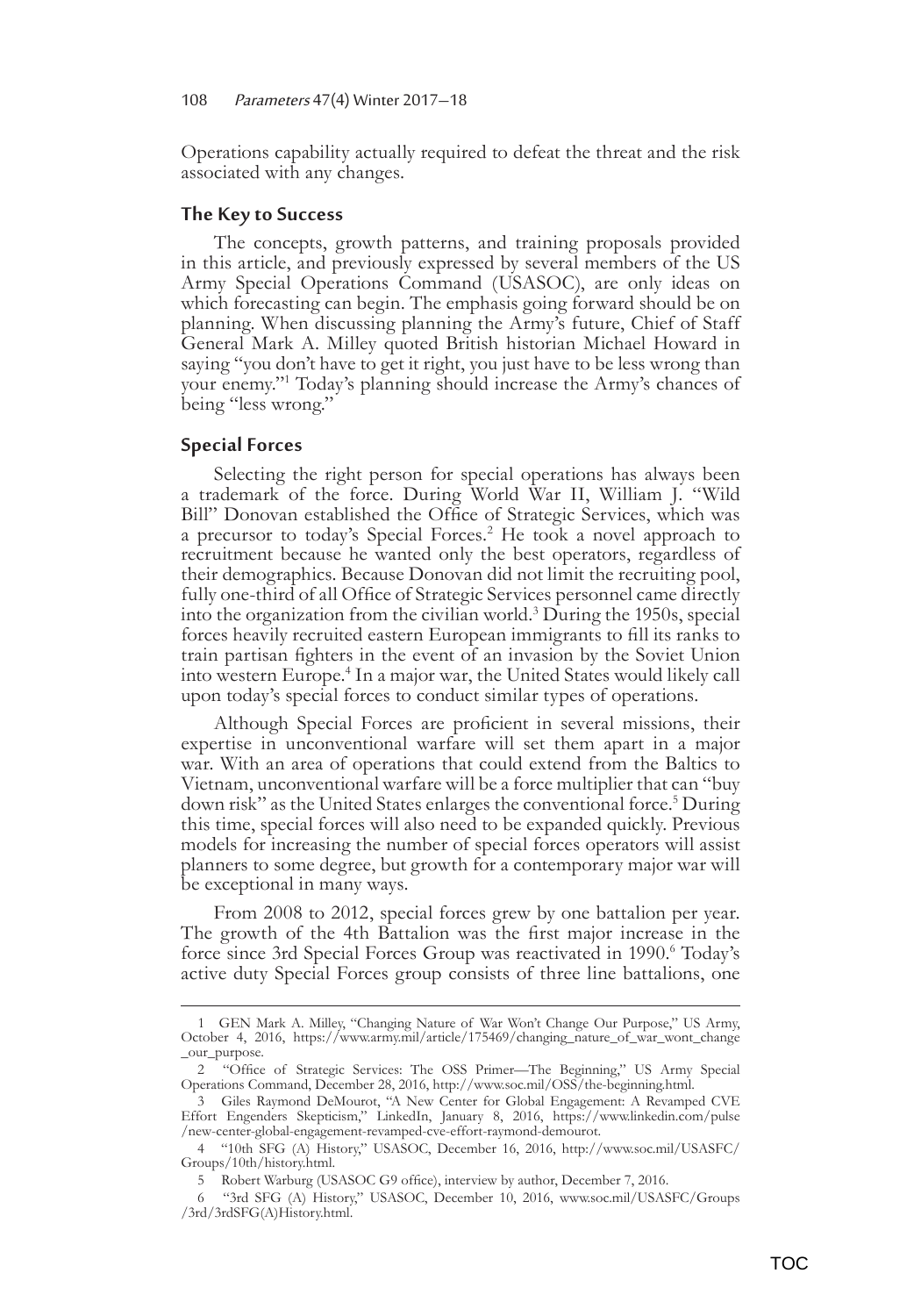sensitive activities battalion, and one support battalion. A group in the National Guard consists of three line battalions and one support battalion.<sup>7</sup> The Army Special Operations Command built this new force structure by increasing the number of students going through Special Forces Assessment and Selection (SFAS) and the Special Forces Qualification Course.

Although an informative model, this process may not prepare enough operators to respond sufficiently in a major war. Although situational assessments would be continuous, a possibility that the majority of available active duty Special Forces would deploy in short order exists. Thus, as the National Guard groups are activated, they could deploy to the battlespace or replace active duty personnel conducting vital operations in other locations. And, a major war would likely necessitate a World War II deployment model where very few personnel would rotate back home.

Based on interviews with multiple staff officers at USASOC and the Special Warfare Center, this article will examine an initial expansion of two special forces groups, which would be difficult even if it occurred in a time of relative peace. Adding the potential for significant casualties, increasing this force becomes exponentially more complex. But Army Special Operations Command can take a series of steps to infuse personnel into the groups until the Special Warfare Center can ramp up production at SFAS and the qualification course.

The obvious first step is a Department of Defense-wide stop-loss. This action will halt approximately 540 special forces soldiers from leaving the Army each year.8 Next, the Army should recall eligible veterans who separated within the last five years. If one-third of those recalled are qualified to join a tactical formation, 900 personnel would be added quickly to the ranks. Those who may not be qualified physically could potentially fill other positions in training or headquarters.

The next step is to reintegrate most of the 630 special forces soldiers who work in billets external to the regiment.<sup>9</sup> Special Forces Command already tracks these personnel and should assess which of their positions could be replaced with contractors and soldiers who require limited duty. Although not optimal for headquarters or the training pipeline, as many as 50 percent of the personnel in other billets could potentially be transferred to deployable units. This number discounts those on limited duty and those too senior to return to groups. These two steps could increase special forces by over 1,200 operators, which would be more than enough to fill three battalions. These steps, however, are only shortterm solutions until recruitment, selection, and training can accelerate.

The Special Warfare Center selects the right candidates by ensuring they have all the Army SOF attributes: integrity, courage, perseverance, personal responsibility, adaptability, team player, and capability.10 All

<sup>7</sup>LTC Larry Henry (USASOC National Guard office), email message to author, February 23, 2017.

<sup>8</sup>LTC Joseph Long (commandant's office, special forces, US Army John F. Kennedy Special Warfare Center and School [SWCS]), interview by author, December 8, 2016.

<sup>9</sup>USASOC, *Current Operations, Army Special Operations Forces (ARSOF) Worldwide by Command* (Fort Bragg, NC: USASOC, December 7, 2016).

<sup>10</sup>LTG Charles T. Cleveland, *ARSOF Next: A Return to First Principles (Fort Bragg, NC: ARSOF, [2015]),* 35.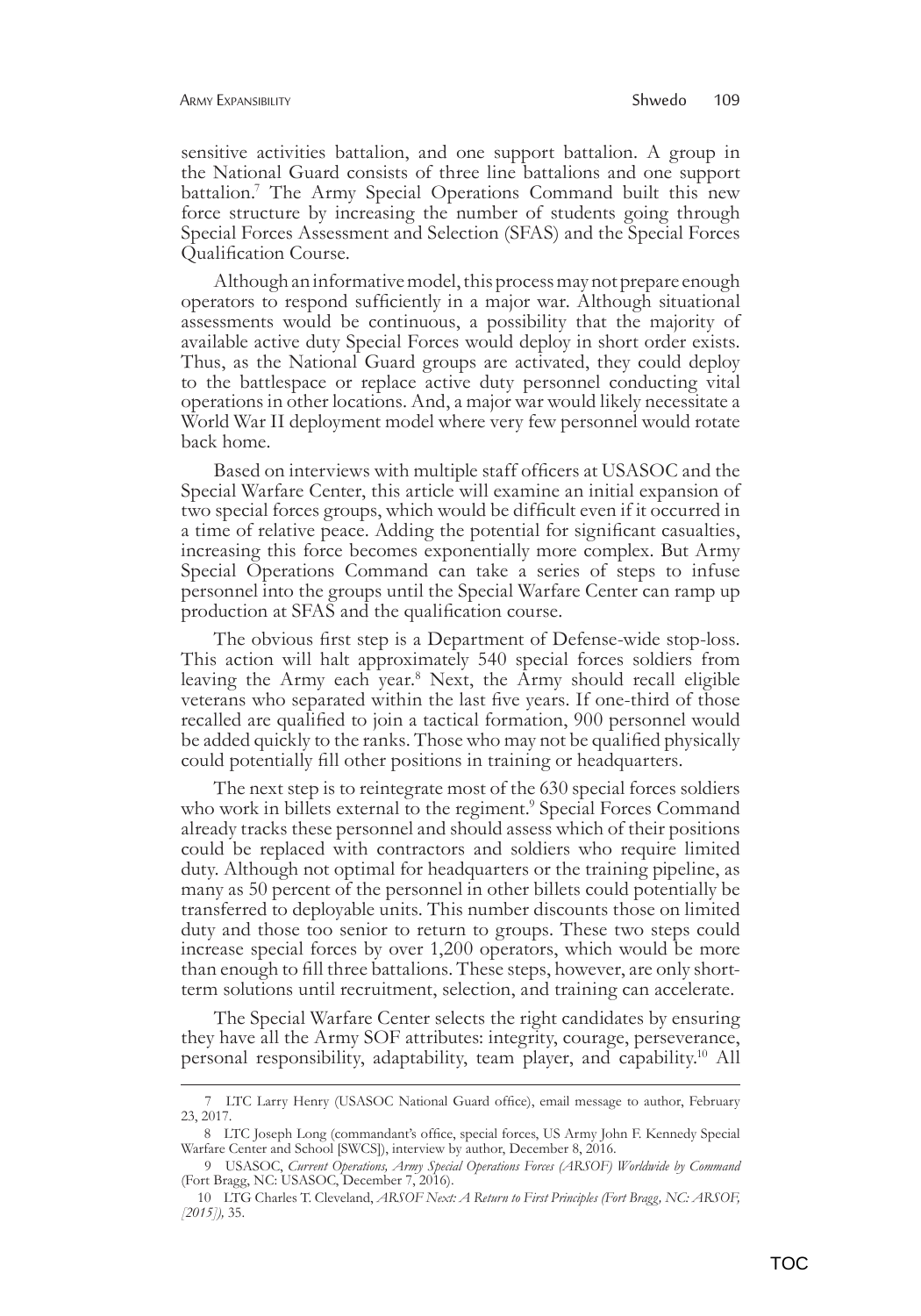USASOC regiments emphasize risk should never be assumed during the assessment and selection process, which is the best indicator of a candidate's success and the least time-intensive part of the training pipeline.11 Even if the quantity of personnel entering the Army during major war should, at a minimum, double, special forces recruitment should remain integrated across the force to maintain the needed quality and quantity of Army special operations forces. The growth should provide enough prospects to negate any temptation to change special forces's entrance standards. Increasing the mechanisms to conduct targeted recruiting will maintain high-quality candidates for the Special Operations Recruiting Battalion. Any SOF growth scenario will also require proportionate resourcing of the Special Operations Recruiting Battalion.

When evaluating the qualification course, understanding the capability needed on the imminent battlefield is important. The utmost skillset Green Berets bring to the fight is an unsurpassed expertise of unconventional warfare. This competence should not be depleted during preparations for a major war. Therefore, the Special Warfare Center may consider streamlining other portions of the course.

Ideally, nothing changes in the qualification course. Since that goal may not be feasible, several alternate approaches—such as limiting the language requirement to two members of each detachment, temporarily removing universal military freefall for all graduates, reducing the time between selection and the qualification course, or training during the few free weekends—could be considered. These implementations could be feasible, however, any training cuts should be thoughtful and based upon many situational factors, from the force requirement in theater to the casualty rates among special forces units.

Army Special Operations Command can begin preparing for a major-war by first evaluating the impact of training 500–1,000 additional students a year. Expanding the training capacity of the Special Warfare Center will take time. Key areas include training equipment sets, ranges, Robin Sage lanes, and critical portions of the qualification course. The center must also train a larger cadre that will include recalled personnel and contractors. Although none of these factors have a short-term fix, planning to overcome the limited resources should begin.

Second, the Army could assign a reserve component unit with a secondary duty to form the core of a new special forces group.<sup>12</sup> The Guard has 10 special operations detachments. These detachments are generally 30 personnel led by a special forces colonel that support organizations such as special operations commands in theater and NATO.<sup>13</sup> Given some guidance, and a minimal amount of equipment, these units could expedite the formation of a new special forces group.

Finally, the Army could ensure an accelerated method is in place to process and evaluate personnel quickly. With a recall to active duty, assessing and optimizing the abilities of those recalled will be important.

<sup>11</sup>COL Larry Niedringhaus (G-3 office, USASOC), email message to author, February 23, 2017.

<sup>12</sup> COL Samuel Ashley (G-8, USASOC), interview by author, December 7, 2016.

<sup>13</sup> Joseph Trevithick, "Maryland Now Has a Special Forces Unit Dedicated to Countering Russia," War is Boring, May 15, 2016, https://warisboring.com/maryland-now -has-a-special-forces-unit-dedicated-to-countering-russia/.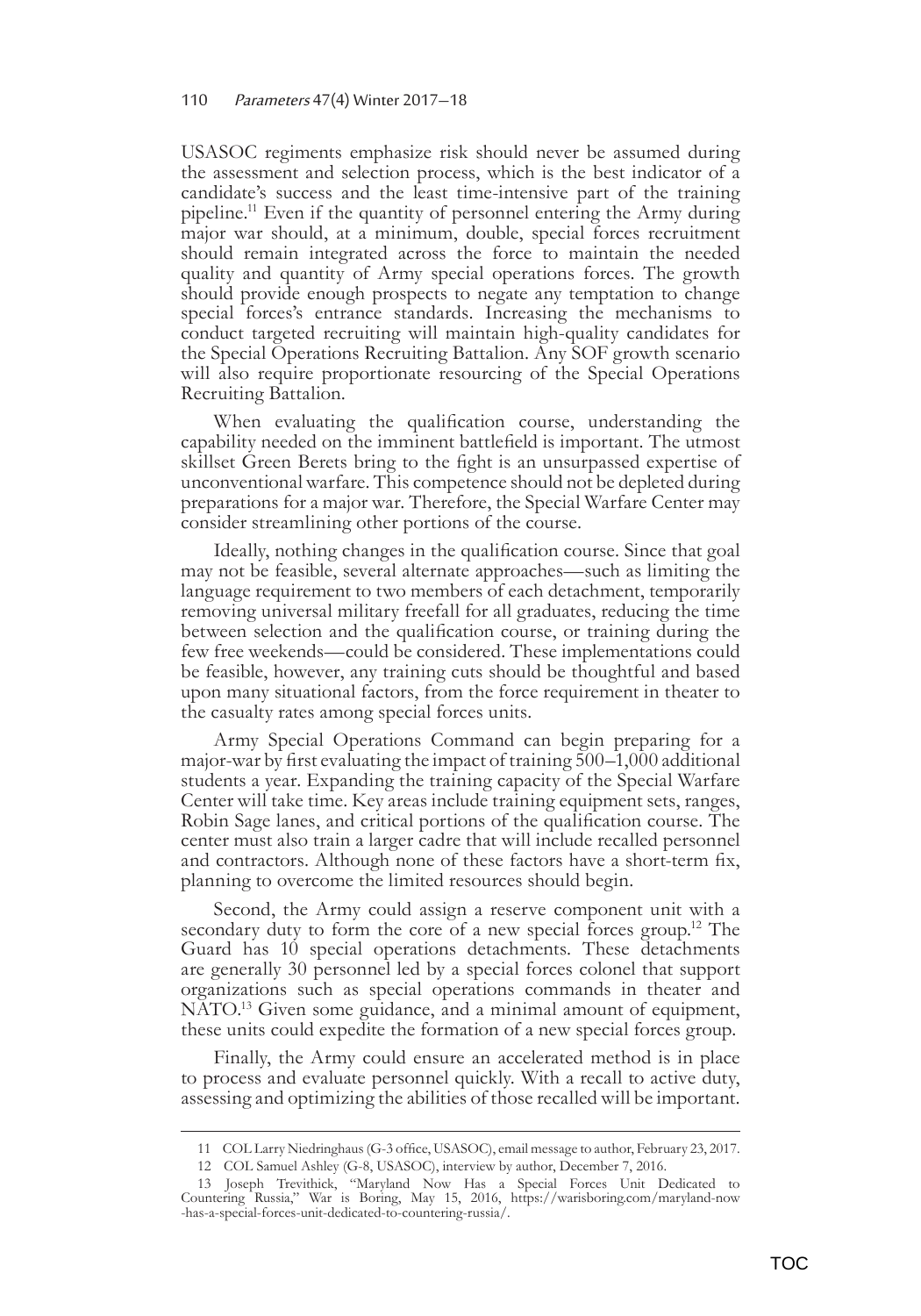This task may seem small, but if USASOC has a plan, its staff can concentrate on more pressing issues.

#### **US Army Civil Affairs and Psychological Operations**

Psychological operations and, to a lesser degree, civil affairs share a common lineage with special forces. In 1952, Major General Robert A. McClure consolidated unconventional warfare into the Psychological Warfare Center at Fort Bragg.14 The 10th Special Forces Group, which was formed from the Special Operations Division of the same headquarters, was established as the first special forces unit at this time.<sup>15</sup> In 1956, the Psychological Warfare Center became the US Army Special Warfare Center School.16

Civil affairs also has a long history of working with SOF. In 1955, the Army established the Civil Affairs/Military Government Branch. With the establishment of the US Army Civil Affairs and Psychological Operations Command, civil affairs became a member of USASOC in 1985.17 In 2006, the Army transferred the US Army Civil Affairs and Psychological Operations Command from USASOC to Forces Command. US Army Civil Affairs and Psychological Operations Command retained all reserve component civil affairs and psychological operations units. All active component psychological operations, which are now known as military information support operations, and the 95th Civil Affairs Brigade became subordinate to USASOC.

Addressing the deficiencies in civil affairs and psychological operations will be similar to the recommendations for special forces. A stop-loss, recall, efforts to return soldiers to tactical units, and accelerated recruiting are well suited to expanding psychological operations and civil affairs personnel; however, distinct manning issues reside in the reserve component. Even though these reserve units are not special operations forces, tracking their trends and issues is important for the Special Warfare Center because the center is responsible for all civil affairs and psychological operations training and doctrine.18 Notably, civil affairs and psychological operations personnel in the reserve component are not required to attend a selection process nor language training.

#### Civil Affairs

Clearly invaluable in the past 15 years of war, civil affairs personnel provide unique support to "the warfighter by engaging the civil component of the battlefield," which will be crucial in a major war.<sup>19</sup> Civil affairs specialists maintain expertise in all facets of governance

<sup>14           &</sup>quot;Special Forces: The Early Years," Special Forces Association, January 7, 2017, http://www.specialforcesassociation.org/about/sf-history/; and Headquarters, US Department of the Army (HQDA), *Army Special Operations Forces Unconventional Warfare*, Field Manual (FM) 3-05.130 (Washington, DC: HQDA, 2005), J-1.

<sup>15 &</sup>quot;History of Special Forces," National Guard, December 28, 2016, https://www .nationalguard.com/special-forces-history.

<sup>16</sup>Cleveland, *ARSOF Next*, 24.

<sup>17</sup>US Army, "Special Operations: John F. Kennedy Special Warfare Center and School," Military.com, December 19, 2016, http://www.military.com/special-operations/john-f-kennedy -special-warfare-center-and-school.html.

<sup>18</sup>LTC Les Parks, *Civil Affairs* (Fort Bragg, NC: United States Army Civil Affairs and Psychological Operations Center [CAPOC], Fort Bragg, February 15, 2017), briefing slides; and MG Eric P. Wendt, *USAJFKSWCS Academic Handbook Fiscal Year 2015* (Fort Bragg, NC: SWCS, 2015), 12.

<sup>19</sup>HQDA, *Civil Affairs Operations*, FM 3-57 (Fort Bragg, NC: SWSC, 2011), 1-6.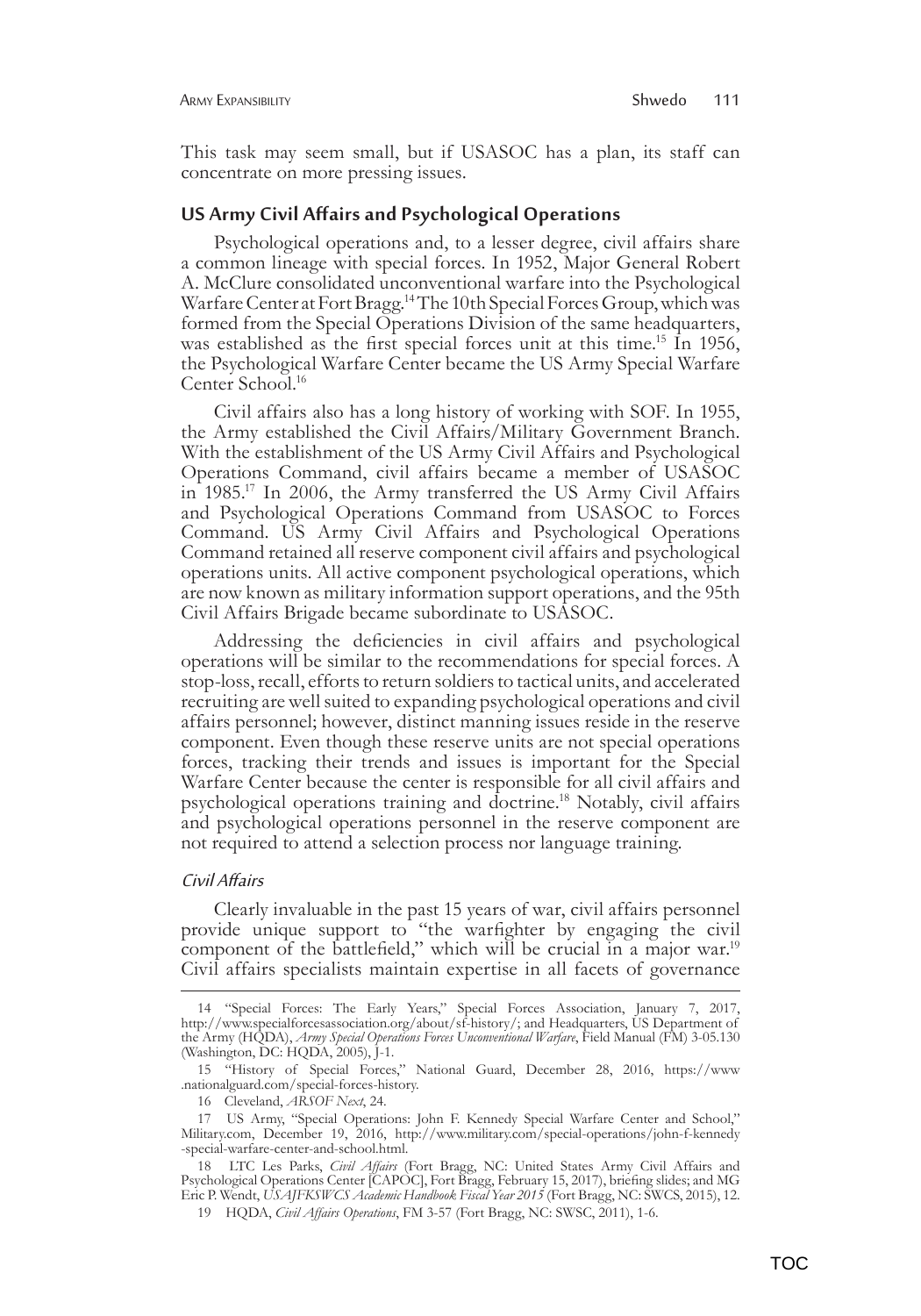that helps engage local populations in developing a "stable and viable civil administration."20 With the possibility of great urban decimation and displaced populations, civil affairs must grow at the same rate as the rest of the force.

In 2007, the 95th Civil Affairs Battalion was expanded into the 95th Civil Affairs Brigade due to increased demand for their capabilities.<sup>21</sup> In 2011, another unit, the 85th Civil Affairs Brigade, was formed to provide rapid deployment of language, regional, and cultural support. $^{22}$  Since the beginning of the Global War on Terror, civil affairs units have been among the most deployed in the US military. On the reserve component side, there are four civil affairs commands aligned to support regional combatant commands.23

Despite a heavy deployment tempo, active duty civil affairs units are currently experiencing a decline. The 85th Civil Affairs Brigade and two of its battalions were deactivated in January 2018.<sup>24</sup> This decrease in personnel will put additional strain on the civil affairs force and their doctrinal requirement to provide one company for every brigade combat team and Joint special operations task force.<sup>25</sup>

Units currently meet the requirements for active component Army Special Forces; however, the 95th Civil Affairs Brigade also supports all Joint special operations.<sup>26</sup> Therefore, in the event of a major war, the active component of civil affairs would have to be augmented to support all of the special operations components that would be deployed. Moreover, civil affairs would not have the capacity to cover the special operations of the National Guard, the US Navy and Marine Corps, numbered task forces, nor interagency operations.27 This aspect means active duty civil affairs units will have to grow at a much faster rate than the units they will be required to support in a major war.

To alleviate some of these issues, USASOC may want to add SOF civil affairs capacity to the reserve components. Additionally, such personnel should be required to meet the same training and language requirements as active duty servicemembers in the same roles.

In the reserve component, the number of units are less of an issue than how the units are manned. Currently, civil affairs units are almost fully manned. Nevertheless, this statistic does not account for personnel who have not completed civil affairs training or whose rank or skill mismatches with staffing requirements.28 These deficiencies are significant because they result in civil affairs units having many unqualified personnel despite being "fully manned."

<sup>20     &</sup>quot;What is Civil Affairs," Special Operations Recruiting Battalion (SORB), December 18, 2016, http://www.sorbrecruiting.com/SORB\_CA.html.

<sup>21     &</sup>quot;95th Civil Affairs Brigade (Airborne)," US Army Special Operations Command, December 16, 2016, http://www.soc.mil/95th/95thhomepage.html.

<sup>22        &</sup>quot;85th Civil Affairs Brigade," GlobalSecurity.org, December 17, 2016, http://www.global security.org/military/agency/army/85ca-bde.htm.

<sup>23</sup> *''What is Civil Affairs," SORB.* 

<sup>24</sup>Todd Pruden, "85th Civil Affairs Brigade Inactivated," *Fort Hood Sentinel*, February 8, 2018.

<sup>25</sup> COL Jonathan Mapley-Brittle, email message to author, February 27, 2017.

<sup>26</sup> Mapley-Brittle, interview by author, February 26, 2017.

<sup>27</sup> Mapley-Brittle, interview.

<sup>28</sup>G-1, *Delta Report* (Fort Bragg, NC: CAPOC, December 31, 2016), spreadsheet; and Mapley-Brittle, interview.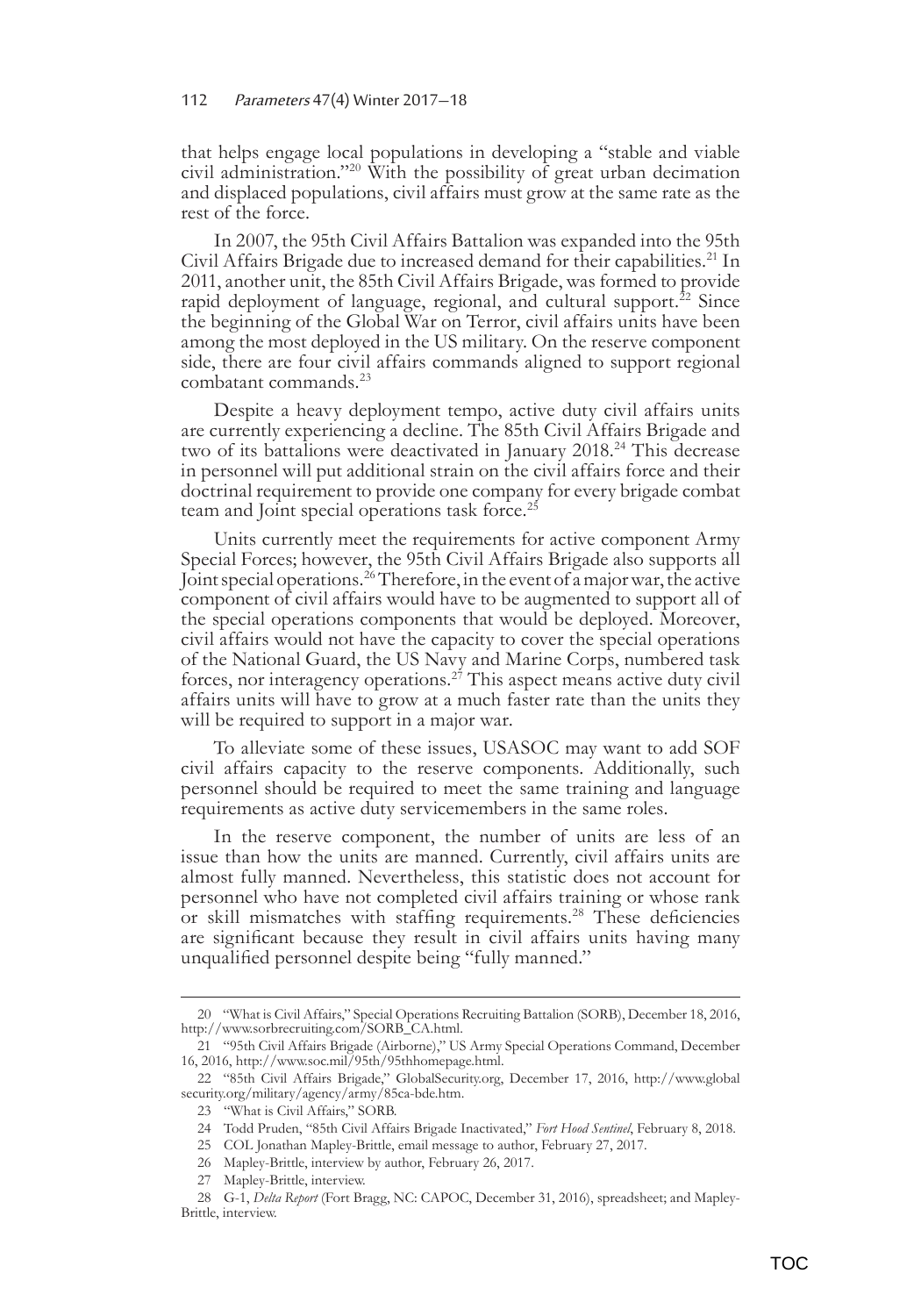Reserve civil affairs units are also substantially over strength in the ranks of E1–E4.29 Likewise, readiness rate distortions occur because the ranks of E5 through O4 are more depleted than some numbers would convey. These two factors account for significant manning issues.

In addition to the previously mentioned solutions, allowing the Reserves to make civil affairs an accessions branch so soldiers could directly join may assist with manning issues.<sup>30</sup> Because any civil affairs soldier that transitions to active duty will need to pass selection and language requirements, the active component would not be affected by this change. If this recommendation is implemented, however, the Army may want to consider changing the active duty SOF civil affairs military occupational specialty code to track their unique capabilities.<sup>31</sup>

#### Military Information Support Operations

A fully integrated psychological operations force is essential in major combat operations. Active duty military information support and reserve component psychological operations units have the ability to "develop campaigns to move an audience from one behavior to another using culturally relevant steps and programs."32 Psychological Operations was able to do just this during the Persian Gulf War. In a concerted effort of leaflets, radio broadcasts, and loudspeaker appeals for surrender, they helped convince 44 percent of the Iraqi military to surrender.<sup>33</sup> This outcome is one of many examples of how a correctly apportioned psychological operations force can enhance every operation.

Reserve psychological operations units face manning issues similar to those faced by their civil affairs brethren, but they also have unit shortages. In 2014 the Army approved new rules of allocation for psychological operations, which changed the support structure for such units.<sup>34</sup> For the reserve component, a psychological operations group supports a corps. Under this construct, the Army is short one group. A psychological operations battalion supports a division; however, there are currently eight battalions supporting 16 divisions. Finally, 32 tactical psychological operations companies support 56 brigade combat teams, not including the support provided to the US Marine Corps.<sup>35</sup>

These numbers are surprising, but since not all brigades are deployed at once, the psychological operations groups have found ways to keep supporting warfighters. In a major war scenario, gaping holes will appear in this support. This environment means psychological operations has a wide divide between the current and projected force structure. This issue is complicated further by the attrition rate in the reserve component, which results in an annual loss of almost 18 percent of personnel to expired terms of service or to transfers to other units.36

<sup>29</sup> LTC Les Parks (G35, CAPOC), interview by author, February 24, 2017.

<sup>30</sup> Parks, interview.

<sup>31</sup> **Mapley-Brittle**, interview

<sup>32</sup> Cleveland, *ARSOF*, 27.

<sup>33</sup>Ed Rouse, "The Gulf War," Psywarrior, December 27, 2016, http://www.psywarrior.com /gulfwar.html.

<sup>34</sup> David Farrington, email message to author, February 27, 2017.

<sup>35</sup>David Farrington, *Psychological Operations Current Structure* (Fort Bragg, NC, SWSC, December 7, 2016), spreadsheet.

<sup>36</sup> G-1, *Delta Report*.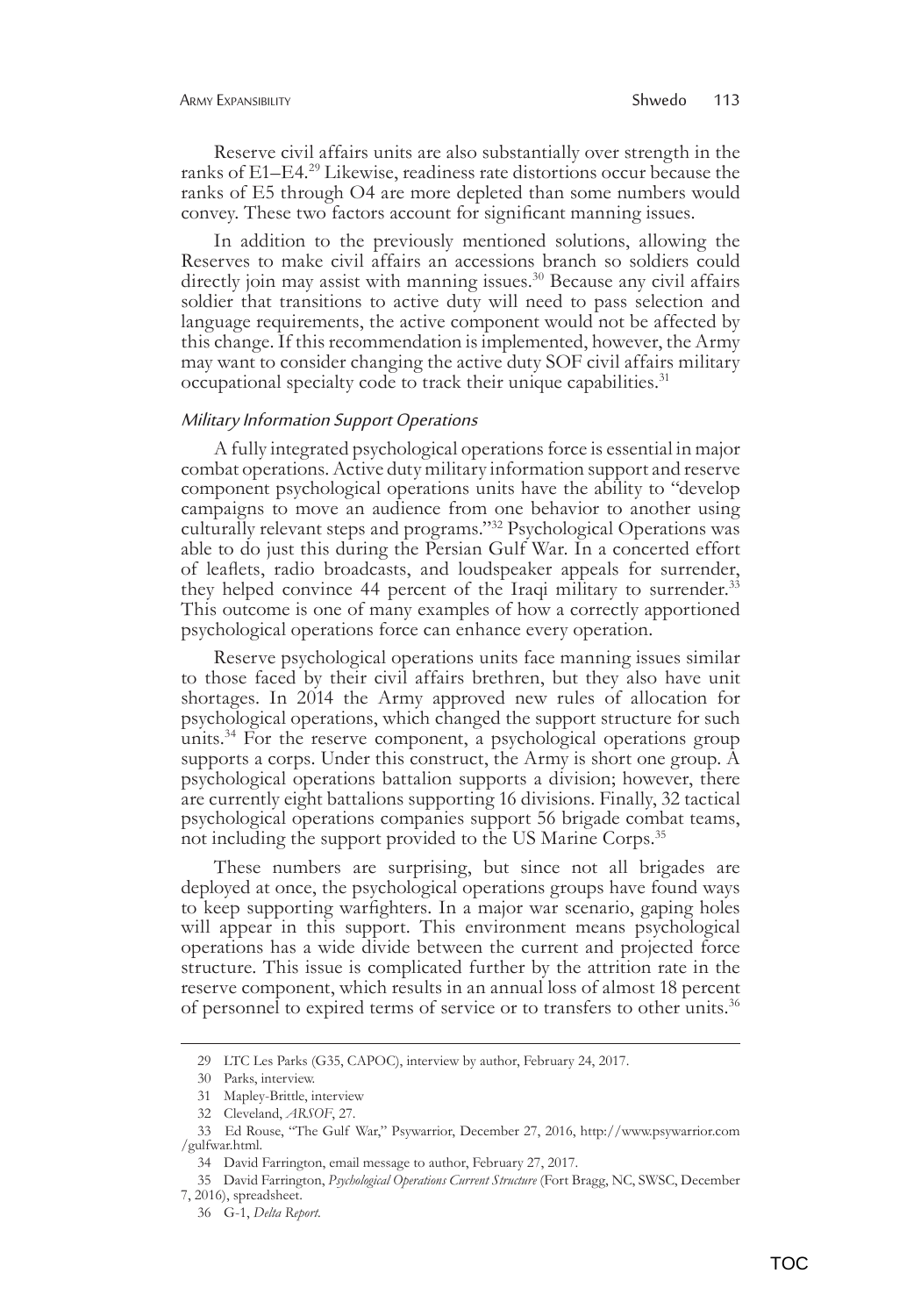The only positive side of the high attrition rate is the potential for an effective recall to active duty.

On the active duty side, the biggest gap in support is created with only one battalion dedicated to supporting every Joint Special Operations Task Force. Thus, psychological operations cannot support the current force structure. As with civil affairs, USASOC may want to add reserve psychological operations units to the special operations forces to make up for current shortages.

To increase the number of students in training, the qualification course leadership may find opportunities to improve efficiency. It is important to understand, however, that cultural awareness is a hallmark of Army special operations that is even more crucial in psychological operations. This characteristic means cuts to the training curriculum come with great difficulty. Nevertheless, some steps taken now can increase the likelihood of proper psychological operations support. First, consider more incentives to keep psychological operations soldiers in the force. Second, increase unit structure to levels that support the current force. Finally, if psychological operations manning is still lagging, USASOC may need to revert to the previous rules of allocation until additional personnel can be trained.

#### **Ranger Regiment**

Rangers have a long and heroic history. They have honed advanced infantry capability not found anywhere else in the world. To maintain their advantage, the Ranger regiment recruits from the rest of the Army to ensure it has the best infantry officers and noncommissioned officers available. Enlisted personnel come straight from advanced individual training or apply from other units and are required to pass a rigorous selection process.

The Ranger Assessment and Selection Program 1 (8 weeks) is for enlisted to junior noncommissioned officers, and Program 2 (5 weeks) is for noncommissioned officers, warrant officers, and officers.<sup>37</sup> Although the regiment would need to assign more assets for selecting soldiers, the time required for this process is not as burdensome as that required for the rest of the Army SOF community. Potentially, the Ranger regiment could match the growth rate of the rest of the Army and expand to six maneuver battalions in addition to achieving current efforts for the special troops and the military intelligence battalions.<sup>38</sup>

Despite having the least amount of obstacles to expansion in Army SOF, issues still exist. First, USASOC must decide if the six maneuver battalions would be structured as one, or possibly two, O6 commands. Second, because all recruitment for officers and senior noncommissioned officers comes from in-service sources, the Ranger regiment may get resistance from units losing soldiers. Third, the expansion also has to account for the high potential of combat losses, which could slow growth significantly.

<sup>37</sup>MAJ Gregory Escobar (75th Ranger Regiment RS35), email message to author, February 27, 2017.

<sup>38</sup>COL Brandon Tegtmeier (commander, 75th Ranger Regiment), interview by author, January 16, 2017.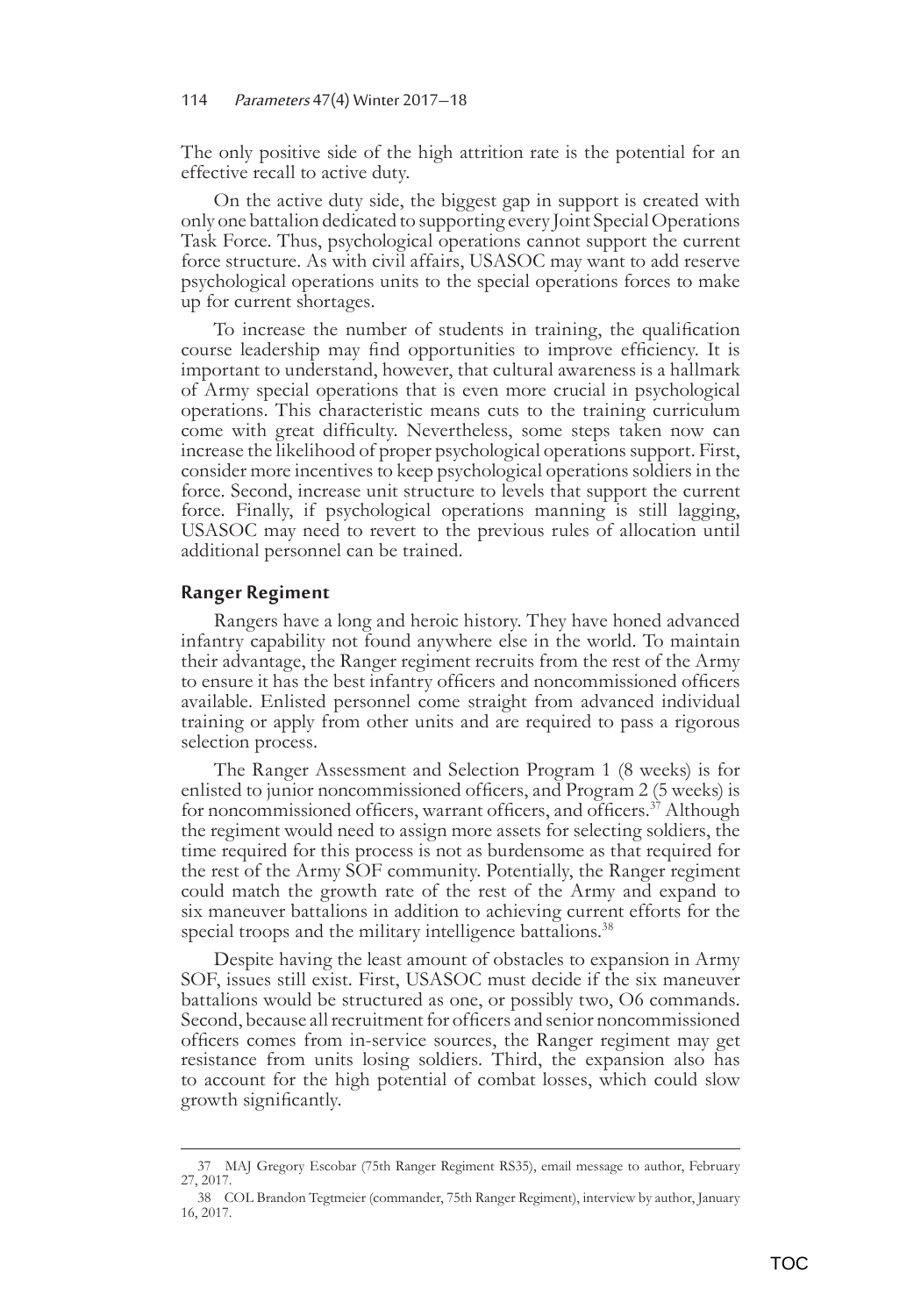There are mitigating actions to help increase the size of the Ranger regiment until recruitment and selection can increase capacity. As with the rest of Army SOF, a stop-loss, recall to active duty, and adding contractors to be selection cadre could help. Rangers, however, have one advantage over the rest of Army SOF—most Rangers rotate into conventional infantry units and back again. The regiment loses approximately 200 infantry soldiers per year either to regular rotations to other units or to expiring terms of service. Assuming 50 percent attrition of recalled personnel, a five-year recall would allow the Army to fill about 500 infantry billets in the regiment quickly.39 Many of the soldiers should be suitable for integrating into the maneuver battalions; however, physically limited soldiers could support selection billets or fill other noncombat roles. Because recruitment will need to be accelerated during a major war, one potential time-saving method for the Special Operations Recruiting Battalion would involve integrating psychological evaluations and other Ranger selection criteria into advanced individual training.40

#### **Special Operations Aviation Regiment**

The Army special operations aviation force has been flying sensitive missions for the Army since Task Force 160 was formed in 1981, after the failed rescue attempt of US hostages in Iran. The unit, dubbed the Night Stalkers, provides a unique deep penetration, special operations capability and unparalleled skill during hours of darkness. The unit has been involved in every major US operation since Grenada. Beginning as a battalion-sized organization, it has experienced sizable growth since its inception. Today there are five battalions—four maneuver battalions and one training battalion—as well as one Gray Eagle unmanned aerial system company manned, trained, and equipped by the Army Special Operations Aviation Command.41

As the only rotary-wing unit that is allocated to not only Army SOF but all special operations forces, the 160th Special Operations Aviation Regiment (Airborne) will need to expand significantly for major war.<sup>42</sup> With two additional special forces groups, twice as many Rangers, and undetermined growth in the special operations forces of the US Navy and Marine Corps, ideally Night Stalkers would also double in size; however, there are three categories of huge challenges to growth: "iron [aircraft], personnel, and sustainment."<sup>43</sup>

Encountering similar recruiting and training issues as other regiments, the 160th has the greatest impediments to growth because they have the most unique equipment requirements of the five regiments. No other country can match the technological capability that resides in the 160th. They receive already advanced aircraft and improve them—for example, the Army buys a CH-47 Chinook helicopter for approximately

<sup>39</sup> Escobar, interview.

<sup>40</sup>MSG Kevin Nelson (noncommissioned officer in charge, force modernization, 75th Ranger Regiment), email message to author, February 15, 2017.

<sup>41</sup>LTC William Garber, *Command Brief for Foreign Officers* (Fort Bragg, NC: US Army Special Operations Aviation Command [USASOAC], February 2, 2017), briefing slides.

<sup>42</sup>LTC Mark Johnson, email message to author, February 21, 2017.

<sup>43</sup>LTC Hunter Marshall (G-8, USASOAC), interview by author, February 1, 2017; and LTC William Garber (G-3, USASOAC), interview by author, February 1, 2017.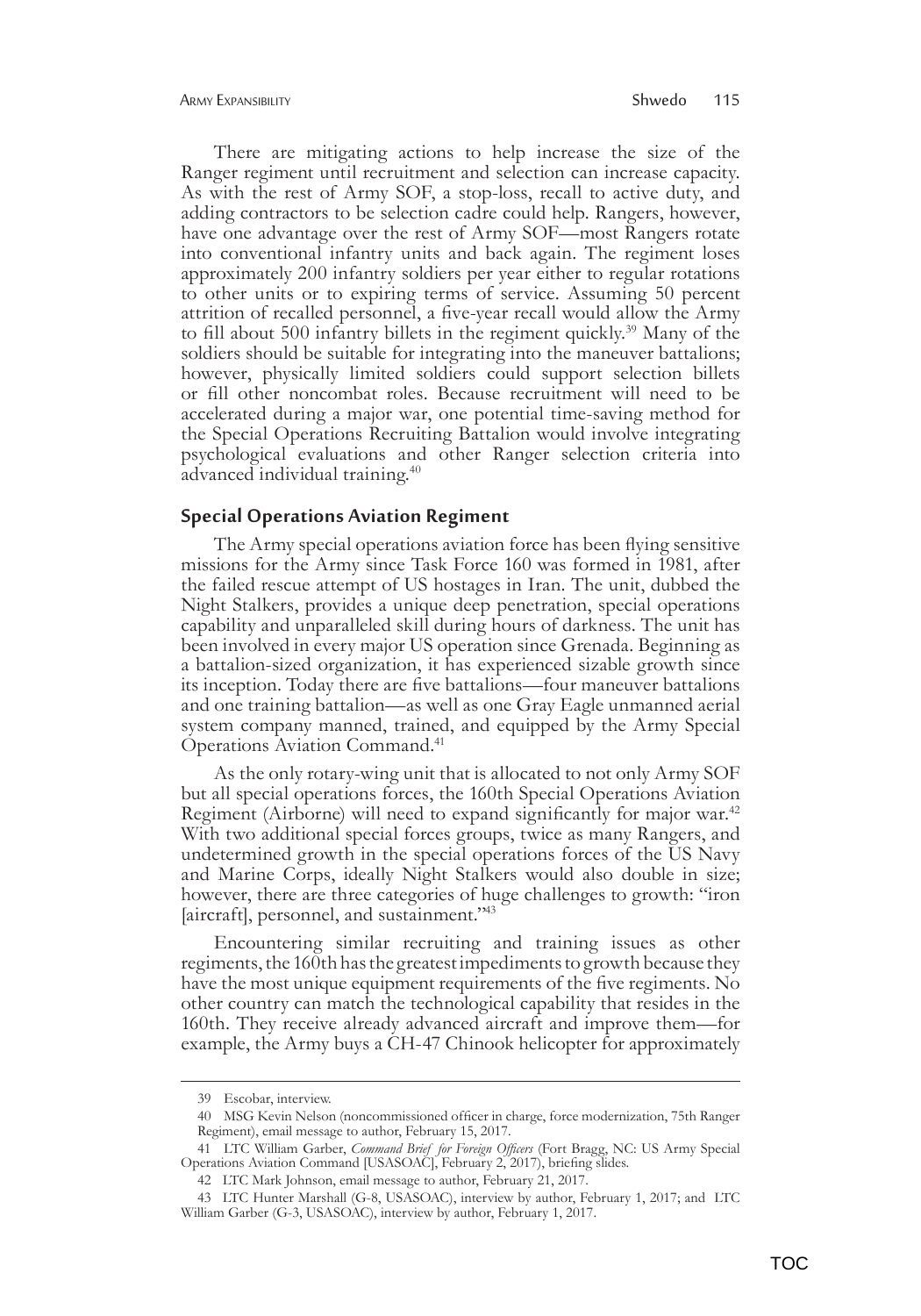\$14 million. The aviation command transforms that aircraft into a special operations version, MH-47, at the cost of an additional \$22 million.<sup>44</sup>

Current orders to replace the unit's helicopters will be filled between 2017 and 2026.<sup>45</sup> Many issues associated with increasing current production will only extend the production timeline when competing against the rest of the Army.<sup>46</sup> As noted, there is no easy way to mitigate the lack of aircraft, and the possibility of significant combat losses further complicates increasing such capabilities.

To compensate for lack of aircraft, the Night Stalkers will need to scrutinize what missions truly need a SOF aviation capability. Forward deployed units have done this to some degree, but a rigorous process for allocating the specialized aviation assets is needed. Additionally, Special Operations Command needs to pursue greater aviation integration between special operations and conventional forces.<sup>47</sup> Potentially, USASOC could establish a reserve component force to support SOF aviation requirements that do not necessitate 160th expertise. Currently, there are Army Reserve units that perform similar functions, but there is no established relationship and these assets will likely not be available during a major war. These measures may alleviate some capacity issues, but manning will continue to be challenging.

From 2010 to 2016, the Army has underassessed the entire force by a total of 730 aviators, the equivalent of more than two brigades.<sup>48</sup> This lack of personnel has had a ripple effect in SOF aviation recruitment. Conventional units are now more reticent to allow their pilots to apply for the 160th. So, the first step in fixing the regiment's manpower issues is fixing such issues in Army aviation as a whole.

Unlike the Ranger regiment, most pilots do not leave the 160th for parts of their career. Although this practice retains experience within the unit, it may also be a fatal flaw. With the exception of a recall to active duty, there is no ready-made source of pilots. If a five-year recall to active duty were implemented, the 160th would garner up to 180 pilots, assuming a 33 percent acceptability rate.<sup>49</sup> This influx of personnel is a good start, but it is onetime.

Army Special Operations Aviation Command may want to consider the Ranger model allowing pilots to transition into, and out of, the 160th, which would have multiple benefits.<sup>50</sup> First, this policy allows the cross pollination of expertise into the conventional Army. Second, the policy provides a pool of personnel to draw from in the case a major war develops. Finally, units may be less apprehensive about allowing pilots to be selected for the 160th since their experience will create a positive long-term effect for the conventional force. Ultimately, if the 160th considers forcing pilots, crewmembers, and maintainers to serve in the conventional force, they will also have to increase the capacity of

<sup>44</sup> Marshall, interview.

<sup>45</sup> Ashley, interview.

<sup>46</sup>LTC Robb C. Mitchell, "Rapid Expansion and the Army's Matériel: Is There Enough?," Parameters 47, no. 3 (Autumn 2017):  $\overline{101-10}$ .

<sup>47</sup> Garber, interview.

<sup>48</sup> **Hunter**, interview.

<sup>49</sup> LTC Troy Worch (G-1, USASOAC G1), interview by author, February 1, 2017.

<sup>50</sup> Hunter, interview.